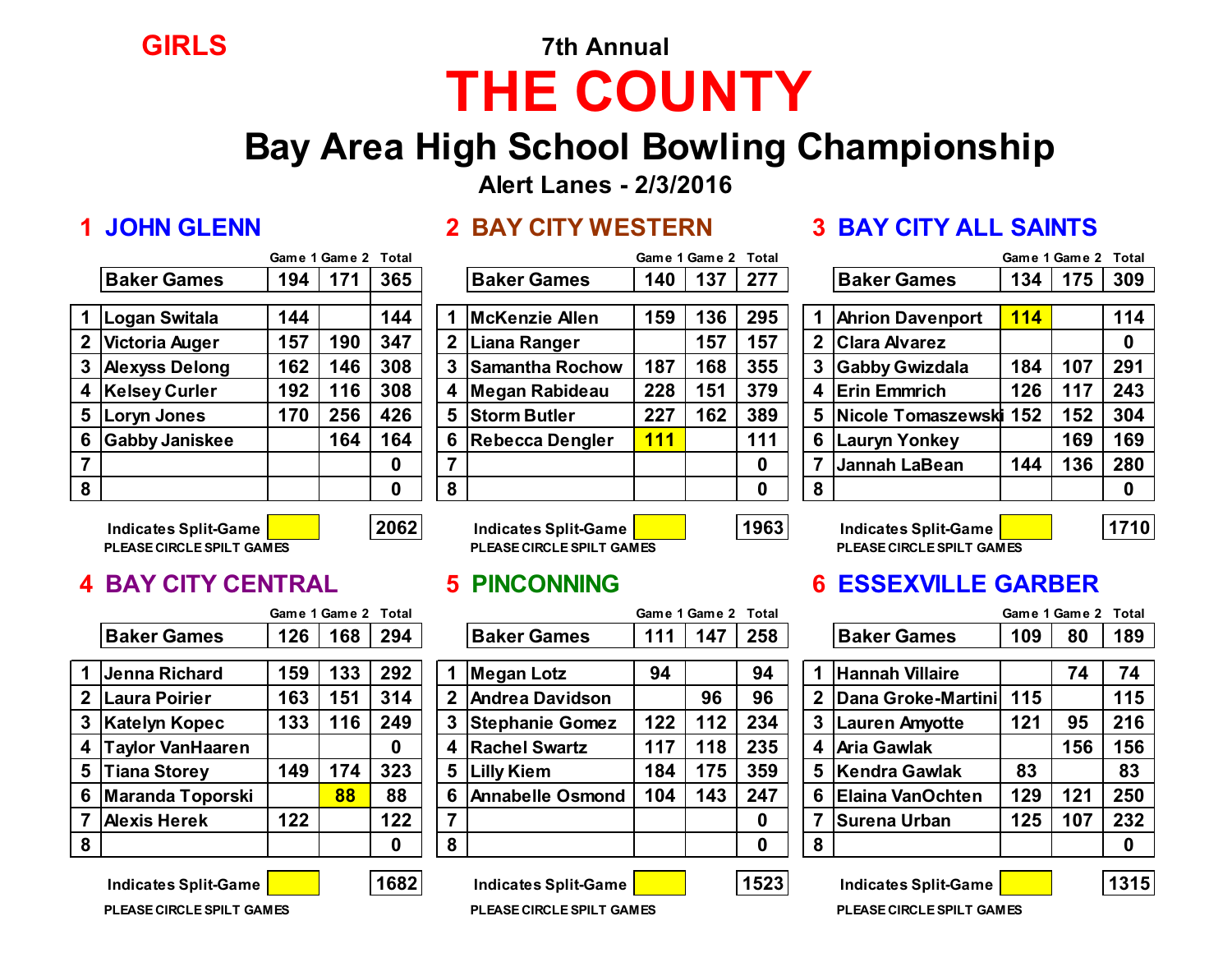**GIRLS 7th Annual**

# **THE COUNTY**

# **Bay Area High School Bowling Championship**

**Alert Lanes - 2/3/2016**

# **SEMI FINALS**

| <b>SEED</b> |                              |         |         |     |
|-------------|------------------------------|---------|---------|-----|
| #1          | <b>BAY CITY JOHN GLENN</b>   |         | 180 126 | 306 |
| <b>SEED</b> |                              |         |         |     |
| #4          | <b>BAY CITY CENTRAL</b>      | 150 160 |         | 310 |
| <b>SEED</b> |                              |         |         |     |
| #2          | <b>BAY CITY WESTERN</b>      |         | 174 177 | 351 |
| <b>SEED</b> |                              |         |         |     |
| #3          | <b>ALL SAINTS</b>            | 146 171 |         | 317 |
|             | <b>CHAMPIONSHIP FINALS</b>   |         |         |     |
| <b>SEED</b> |                              |         |         |     |
| #1          | <b>BAY CITY WESTERN</b>      |         | 161 177 | 338 |
| <b>SEED</b> |                              |         |         |     |
| #2          | <b>BAY CITY CENTRAL</b>      | 174 161 |         | 335 |
|             | <b>2016 COUNTY CHAMPIONS</b> |         |         |     |
|             |                              |         |         |     |
|             | <b>BAY CITY WESTERN</b>      |         |         |     |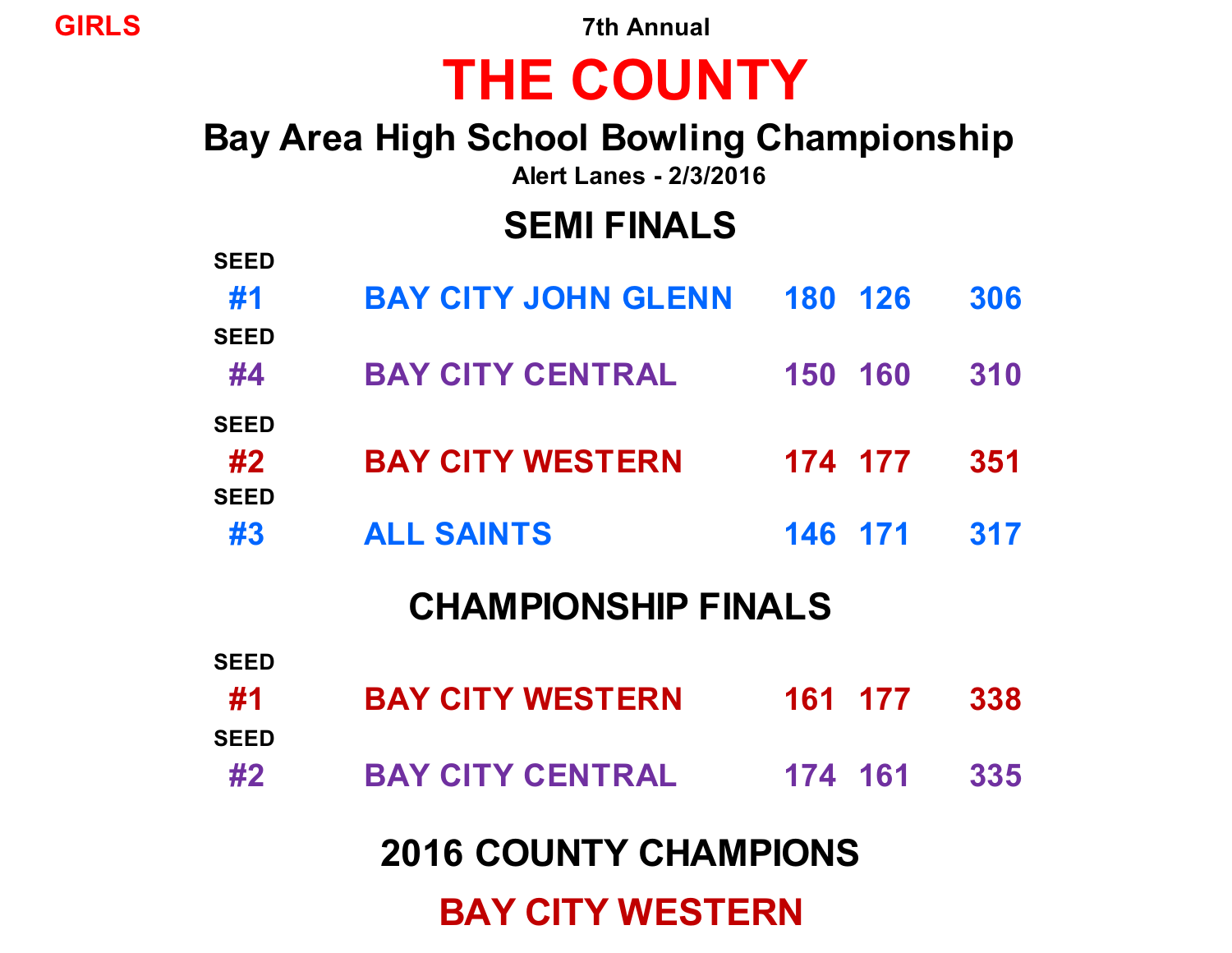**BOYS 7th Annual**

# **THE COUNTY**

## **Bay Area High School Bowling Championship**

**Alert Lanes - 2/3/2016**

### **1 ESSEXVILLE GARBER 2 BAY CITY WESTERN 3 JOHN GLENN**

|  | <b>2 BAY CITY WESTERI</b> |  |
|--|---------------------------|--|
|--|---------------------------|--|

|                |                            |     | Game 1 Game 2 Total |     |
|----------------|----------------------------|-----|---------------------|-----|
|                | <b>Baker Games</b>         | 197 | 211                 | 408 |
| -1             | <b>Cody Bodrie</b>         | 180 | 196                 | 376 |
| $\overline{2}$ | <b>Matthew Mayse</b>       | 214 | 201                 | 415 |
| 3              | <b>Brendon Grawburg</b>    |     |                     | 0   |
| 4              | <b>Garrison Niedzelski</b> | 167 | 192                 | 359 |
| 5              | <b>Kendyl Hofmeister</b>   | 225 | 245                 | 470 |
| 6              | <b>Alex Painter</b>        | 166 | 155                 | 321 |
| 7              | <b>James Forbing</b>       |     |                     | 0   |
| 8              |                            |     |                     | 0   |

|   |                       |     |     |          |   |                     |     |     |     |   |                         |     |     | .        |
|---|-----------------------|-----|-----|----------|---|---------------------|-----|-----|-----|---|-------------------------|-----|-----|----------|
|   | <b>Baker Games</b>    | 197 | 211 | 408      |   | <b>Baker Games</b>  | 173 | 158 | 331 |   | <b>Baker Games</b>      | 176 | 202 | 378      |
|   | 1 Cody Bodrie         | 180 | 196 | 376      |   | George Berg         | 154 |     | 154 |   | Zac Kuch                | 159 | 147 | 306      |
|   | 2 Matthew Mayse       | 214 | 201 | 415      | 2 | <b>Cole Fader</b>   | 172 |     | 172 |   | 2 Justin Zielinski      | 155 | 159 | 314      |
|   | 3 Brendon Grawburg    |     |     | 0        |   | 3 Ryan Blanchard    | 183 | 206 | 389 |   | <b>Christian Lamont</b> | 189 | 165 | 354      |
|   | 4 Garrison Niedzelski | 167 | 192 | 359      | 4 | <b>Sam Israel</b>   | 181 |     | 181 |   | 4 Jacob Stewart         | 168 | 205 | 373      |
|   | 5 Kendyl Hofmeister   | 225 | 245 | 470      | 5 | <b>Jonah Keifer</b> | 210 | 233 | 443 | 5 | Lance Jackson           | 176 | 182 | 358      |
|   | 6 Alex Painter        | 166 | 155 | 321      | 6 | <b>Gabe Soukup</b>  |     | 166 | 166 | 6 |                         |     |     |          |
|   | James Forbing         |     |     | 0        |   | Lewis Wasek         |     | 152 | 152 | 7 |                         |     |     | $\bf{0}$ |
| 8 |                       |     |     | $\bf{0}$ | 8 | <b>Jacob Bell</b>   |     | 199 | 199 | 8 |                         |     |     | 0        |

|            | Game 1 Game 2 Total |     |             |                       |     | Game 1 Game 2 Total |     |   |              |                         |     | Game 1 Game 2 Total |     |
|------------|---------------------|-----|-------------|-----------------------|-----|---------------------|-----|---|--------------|-------------------------|-----|---------------------|-----|
| 197        | 211                 | 408 |             | <b>Baker Games</b>    | 173 | 158                 | 331 |   |              | <b>Baker Games</b>      | 176 | 202                 | 378 |
| 180        | 196                 | 376 |             | <b>George Berg</b>    | 154 |                     | 154 |   |              | Zac Kuch                | 159 | 147                 | 306 |
| 214        | 201                 | 415 | $\mathbf 2$ | <b>Cole Fader</b>     | 172 |                     | 172 |   | $\mathbf{2}$ | Justin Zielinski        | 155 | 159                 | 314 |
|            |                     | 0   | 3           | <b>Ryan Blanchard</b> | 183 | 206                 | 389 |   | 3            | <b>Christian Lamont</b> | 189 | 165                 | 354 |
| 167        | 192                 | 359 | 4           | <b>Sam Israel</b>     | 181 |                     | 181 |   | 4            | <b>Jacob Stewart</b>    | 168 | 205                 | 373 |
| 225        | 245                 | 470 | 5           | <b>Jonah Keifer</b>   | 210 | 233                 | 443 |   | 5            | Lance Jackson           | 176 | 182                 | 358 |
| <b>166</b> | <b>155</b>          | 321 | 6           | <b>Gabe Soukup</b>    |     | 166                 | 166 |   | 6            |                         |     |                     | 0   |
|            |                     | 0   | 7           | <b>Lewis Wasek</b>    |     | 152                 | 152 |   | 7            |                         |     |                     | 0   |
|            |                     | 0   | 8           | <b>Jacob Bell</b>     |     | 199                 | 199 | 8 |              |                         |     |                     | 0   |

**Indicates Split-Game 2349 Indicates Split-Game 2187 Indicates Split-Game 2083**



### **PLEASE CIRCLE SPILT GAMES PLEASE CIRCLE SPILT GAMES PLEASE CIRCLE SPILT GAMES**

### **4 BAY CITY CENTRAL 5 BAY CITY ALL SAINTS 6 PINCONNING**

|                    | Game 1 Game 2 Total |  |
|--------------------|---------------------|--|
| <b>Baker Games</b> | $140$   158   298   |  |

| $\overline{\mathbf{1}}$ | <b>Brenden Payne</b>  |     |     | O   |
|-------------------------|-----------------------|-----|-----|-----|
|                         | 2 Dylan Jones         | 160 | 257 | 417 |
| $\overline{3}$          | <b>Gabe Turschak</b>  | 126 | 170 | 296 |
| 4                       | <b>Brendan Kilmer</b> | 170 | 145 | 315 |
| 5                       | <b>Wil Roeush</b>     | 157 | 180 | 337 |
| 6                       | Johnathan Auch        | 124 | 171 | 295 |
|                         |                       |     |     |     |
|                         |                       |     |     |     |

|   |                         | Game 1 Game 2 Total |     |     |              |                         |     | Game 1 Game 2 Total |          |              |                         |     | Game 1 Game 2 | Total |
|---|-------------------------|---------------------|-----|-----|--------------|-------------------------|-----|---------------------|----------|--------------|-------------------------|-----|---------------|-------|
|   | <b>Baker Games</b>      | 140                 | 158 | 298 |              | <b>Baker Games</b>      | 166 | 126                 | 292      |              | <b>Baker Games</b>      | 198 | 155           | 353   |
|   | <b>Brenden Payne</b>    |                     |     | 0   |              | Lorenzo Ramirez         | 181 | 147                 | 328      |              | <b>Wyatt Osmond</b>     |     | 158           | 158   |
|   | 2 Dylan Jones           | 160                 | 257 | 417 | $\mathbf{2}$ | <b>Justin Weller</b>    | 119 |                     | 119      | $\mathbf{2}$ | <b>Tyler Richter</b>    | 162 | 145           | 307   |
|   | 3 Gabe Turschak         | 126                 | 170 | 296 | $3^{\circ}$  | Ben VanOchten           | 200 | 170                 | 370      | 3            | <b>Dayton Kowalczyk</b> |     |               | 0     |
|   | 4 Brendan Kilmer        | 170                 | 145 | 315 |              | 4 Noah Grzegorczyk      | 180 | 189                 | 369      | 4            | <b>Anthony Worden</b>   | 140 | 133           | 273   |
|   | 5  Wil Roeush           | 157                 | 180 | 337 |              | 5 Nathan Emmerich       | 201 | 177                 | 378      | 5            | <b>Gage Keim</b>        | 157 | 156           | 313   |
|   | 6 <b>Johnathan Auch</b> | 124                 | 171 | 295 | 6            | <b>Mark Grzegorczyk</b> |     | 91                  | 91       | 6            | <b>Hunter Bublitz</b>   | 149 |               | 149   |
|   |                         |                     |     | 0   |              |                         |     |                     | $\bf{0}$ |              | Domaniq Worden          | 182 |               | 182   |
| 8 |                         |                     |     | 0   | 8            |                         |     |                     | $\bf{0}$ | 8            | <b>Tyler Brown</b>      |     | 142           | 142   |
|   |                         |                     |     |     |              |                         |     |                     |          |              |                         |     |               |       |

|                         |                         | Game 1 Game 2 |     |     |  |
|-------------------------|-------------------------|---------------|-----|-----|--|
|                         | <b>Baker Games</b>      | 198           | 155 | 353 |  |
|                         |                         |               |     |     |  |
| 1                       | <b>Wyatt Osmond</b>     |               | 158 | 158 |  |
| $\overline{\mathbf{2}}$ | <b>Tyler Richter</b>    | 162           | 145 | 307 |  |
| 3                       | <b>Dayton Kowalczyk</b> |               |     | 0   |  |
| 4                       | <b>Anthony Worden</b>   | 140           | 133 | 273 |  |
| 5                       | <b>Gage Keim</b>        | 157           | 156 | 313 |  |
| 6                       | <b>Hunter Bublitz</b>   | 149           |     | 149 |  |
| 7                       | <b>Domaniq Worden</b>   | 182           |     | 182 |  |
| 8                       | <b>Tyler Brown</b>      |               | 142 | 142 |  |
|                         |                         |               |     |     |  |

**Indicates Split-Game 1958 Indicates Split-Game 1947 Indicates Split-Game 1877**

**PLEASE CIRCLE SPILT GAMES PLEASE CIRCLE SPILT GAMES PLEASE CIRCLE SPILT GAMES**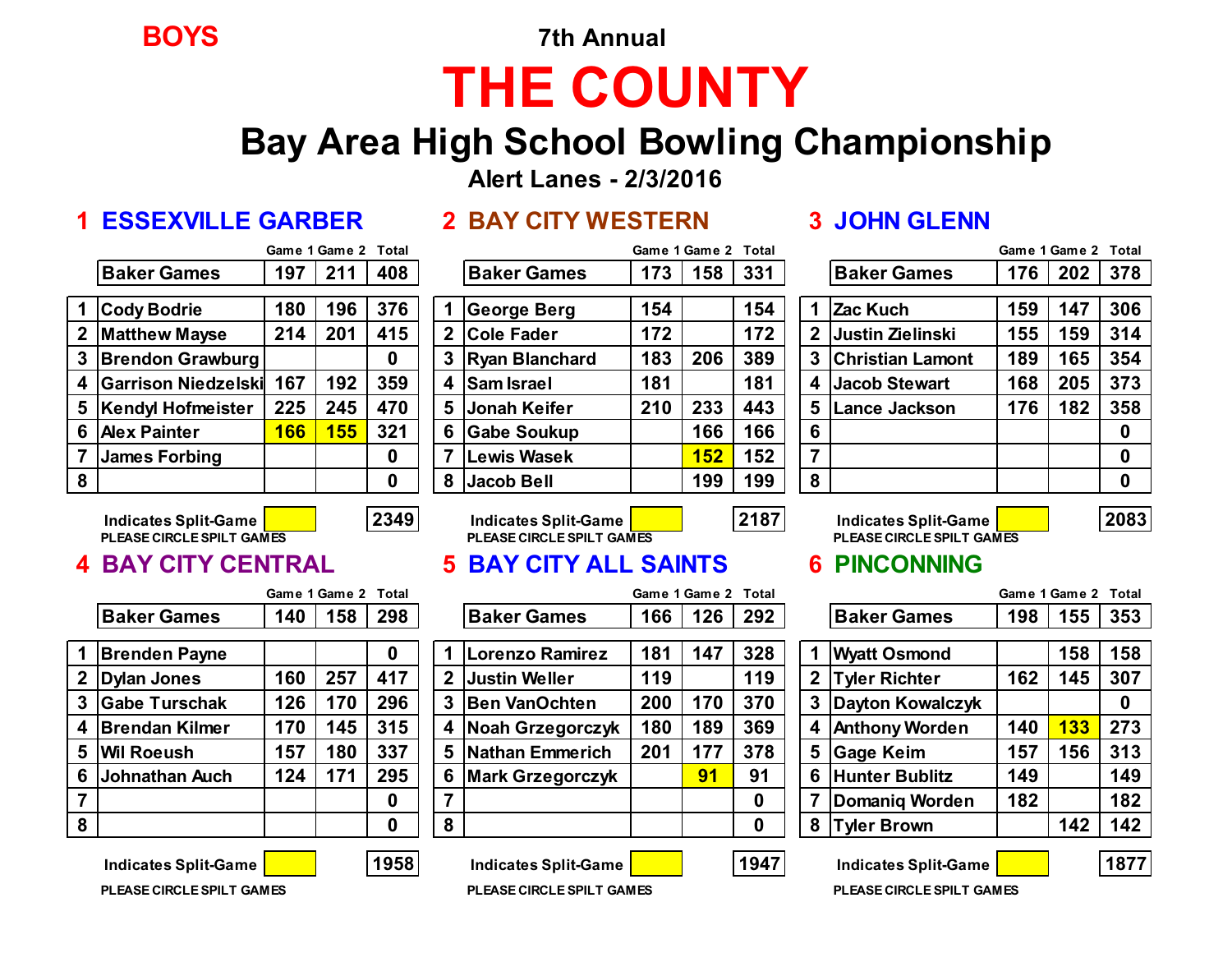**BOYS 7th Annual**

# **THE COUNTY**

# **Bay Area High School Bowling Championship**

**Alert Lanes - 2/3/2016**

# **SEMI FINALS**

| <b>SEED</b>                  |                            |         |            |     |  |  |  |  |
|------------------------------|----------------------------|---------|------------|-----|--|--|--|--|
| #1                           | <b>ESSEXVILLE GARBER</b>   | 167     | <b>161</b> | 328 |  |  |  |  |
| <b>SEED</b>                  |                            |         |            |     |  |  |  |  |
| #4                           | <b>BAY CITY CENTRAL</b>    | 198 215 |            | 413 |  |  |  |  |
| <b>SEED</b>                  |                            |         |            |     |  |  |  |  |
| #2<br><b>SEED</b>            | <b>BAY CITY WESTERN</b>    |         | 144 214    | 358 |  |  |  |  |
| #3                           | <b>BAY CITY JOHN GLENN</b> | 165 221 |            | 386 |  |  |  |  |
|                              |                            |         |            |     |  |  |  |  |
| <b>CHAMPIONSHIP FINALS</b>   |                            |         |            |     |  |  |  |  |
| <b>SEED</b>                  |                            |         |            |     |  |  |  |  |
| #1                           | <b>BAY CITY JOHN GLENN</b> | 192 201 |            | 393 |  |  |  |  |
| <b>SEED</b>                  |                            |         |            |     |  |  |  |  |
| #2                           | <b>BAY CITY CENTRAL</b>    | 145     | 155        | 300 |  |  |  |  |
| <b>2016 COUNTY CHAMPIONS</b> |                            |         |            |     |  |  |  |  |
|                              |                            |         |            |     |  |  |  |  |
| <b>BAY CITY JOHN GLENN</b>   |                            |         |            |     |  |  |  |  |